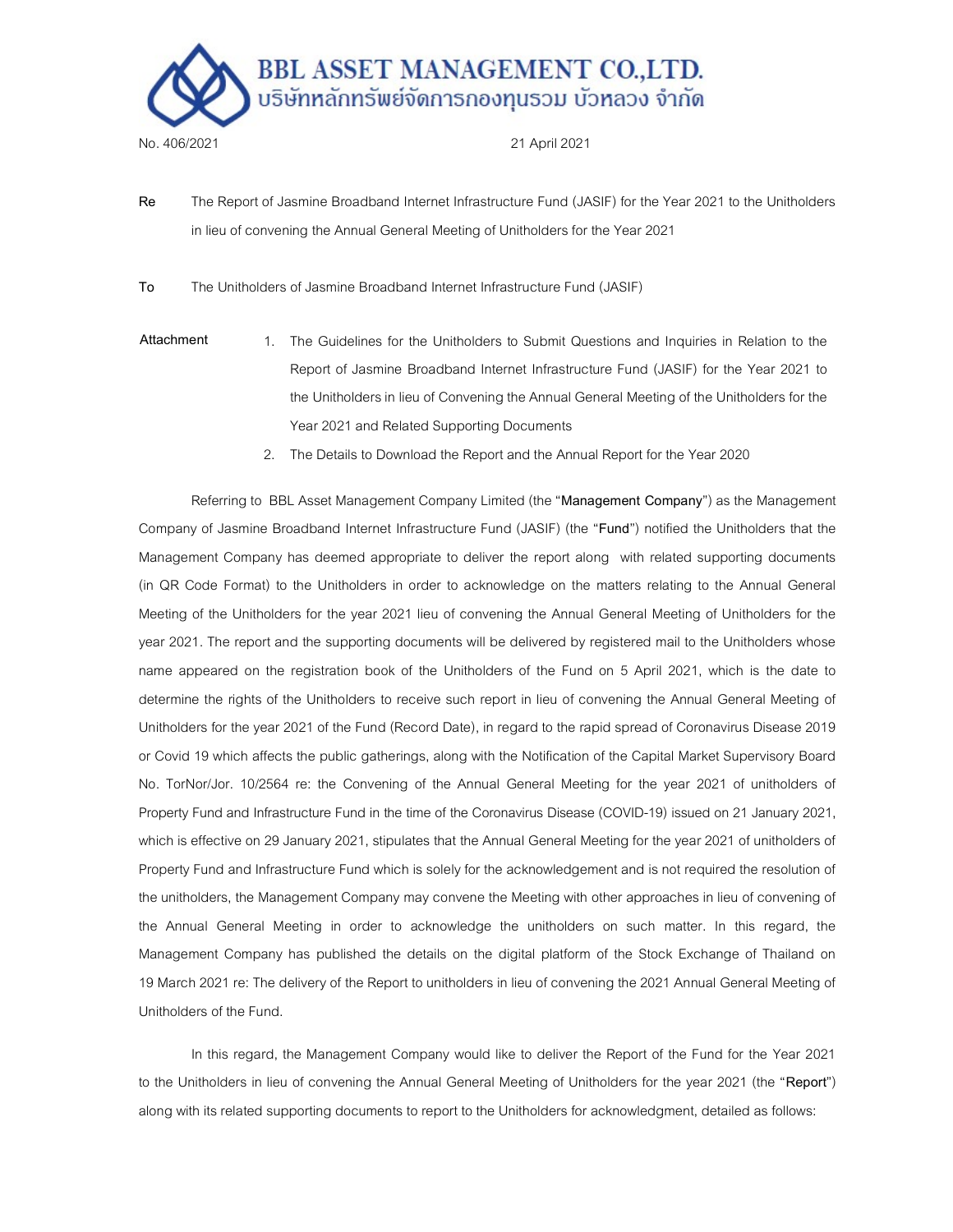

Agenda 1 To acknowledge the significant management of the Fund and the management guideline in the future

# Fact and Rationale

The details of significant management of the Fund for the year 2020 and the management guideline in the future are as follow:

#### 1.1 The Significant Change and Development

| Date             | The Significant Change and Development                                                                             |  |
|------------------|--------------------------------------------------------------------------------------------------------------------|--|
| 5 June 2020      | The fund made the full repayment VAT loan with an amount of THB 2,660.00mn                                         |  |
| 31 December 2020 | The fund made the repayment acquisition of the additional assets loan with an<br>amount of THB 300.00mn for FY2020 |  |

# 1.2 The Management Guideline in the Future

(a) Maintaining good relationship with TTTBB and Jasmine Group who are the main lessees of the Fund while seeking for other lessees for secondary Optical Fiber Cable.

(b) Expansion of the Fund's size by having additional investment in telecommunications infrastructure assets.

(c) Having an effectively capital and risk management so that the Fund will have long-term growth and capability to distribute the return to the Unitholders appropriately and constantly.

# The Opinion of the Management Company

The Management Company deemed appropriate to report the Unitholders to acknowledge the significant management of the Fund and the management guideline of the Fund in the future in order to comply with the regulation imposed by the Office of the SEC which requires the Management Company to report the Unitholders to acknowledge the aforesaid matter.

# The Opinion of the Fund Supervisor

The Fund Supervisor deemed appropriate to report the Unitholders to acknowledge the significant management of the Fund and the management guideline of the Fund in the future in order to comply with the regulation imposed by the Office of the SEC which requires the Management Company to report the Unitholders to acknowledge the aforesaid matter.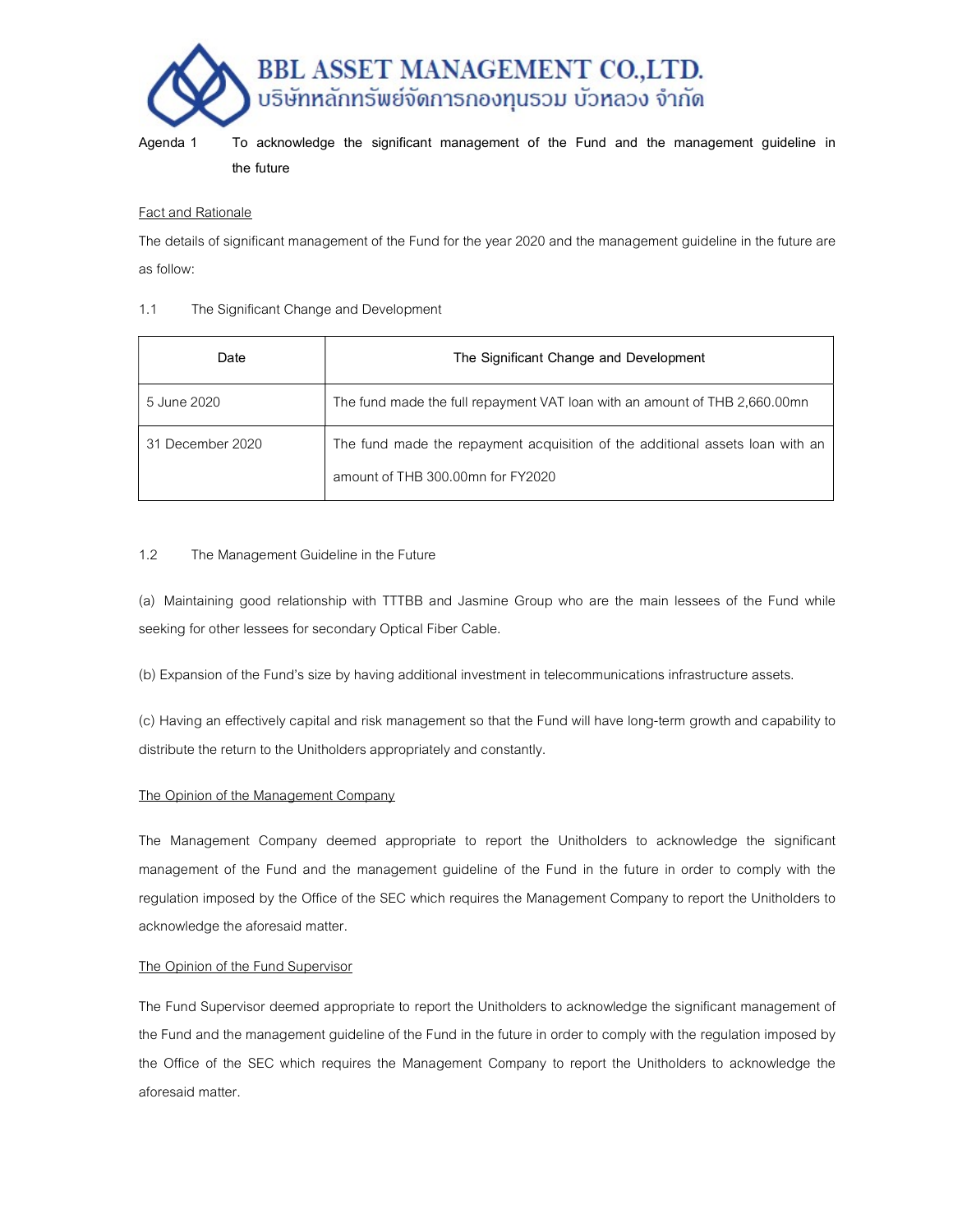

Agenda 2 To acknowledge the financial position and performance of the Fund for the year 2020

#### Fact and Rationale

The Management Company summarized the operating performance of the Fund from 1 January 2020 to 31 December 2020 as shown in the annual report for the year 2020 (Part 4 Section 13.2) which was delivered to the Unitholders in QR Code format.

In this regard, the statement of financial position and income statement for the year ended 31 December 2020 of the Fund has been prepared in accordance with the accounting standard and audited by the certified auditor from EY Office Co., Ltd. The details of which are as appeared in the annual report for the year 2020 (Attachment) which was delivered to the Unitholders along with this Report in QR Code format. The Details can be summarized as follows:

| Statement                                              | 2020                | 2019                |
|--------------------------------------------------------|---------------------|---------------------|
|                                                        | (Unit: THB Million) | (Unit: THB Million) |
| <b>Statement of Financial position</b>                 |                     |                     |
| <b>Total Assets</b>                                    | 104,752.50          | 106,065.34          |
| <b>Total Liabilities</b>                               | 16,165.58           | 19,059.11           |
| Net Asset Value                                        | 88,586.92           | 87,006.23           |
| Net Asset Value per Unit (THB)                         | 11.0733             | 10.8757             |
| Income statement                                       |                     |                     |
| <b>Total Income</b>                                    | 10,171.57           | 6,399.07            |
| <b>Total Expenses</b>                                  | 1,571.35            | 582.34              |
| Net Investment Income                                  | 8,600.22            | 5,816.73            |
| Increase in net assets from operations                 | 9,100.69            | 10,716.56           |
| <b>Cash Flow Statement</b>                             |                     |                     |
| Net cash from (used in) operating activities           | 12,043.54           | (35,205.93)         |
| Net cash from (used in) financing activities           | (11,388.95)         | 35,288.66           |
| Net increase (decrease) in cash and cash equivalents   | 654.59              | 82.73               |
| Cash and cash equivalents at the beginning of the year | 119.52              | 36.79               |
| Cash and cash equivalents at the end of the year       | 774.11              | 119.52              |

The Opinion of the Management Company

The Management Company deemed appropriate to report the Unitholders to acknowledge the operating performance of the Fund, the statement of financial position and income statement for the year ended 31 December 2020 in order to comply with the regulation imposed by the Office of the SEC which requires the Management Company to report the Unitholders to acknowledge the statement of financial position and the operating performance of the Fund in the last fiscal year.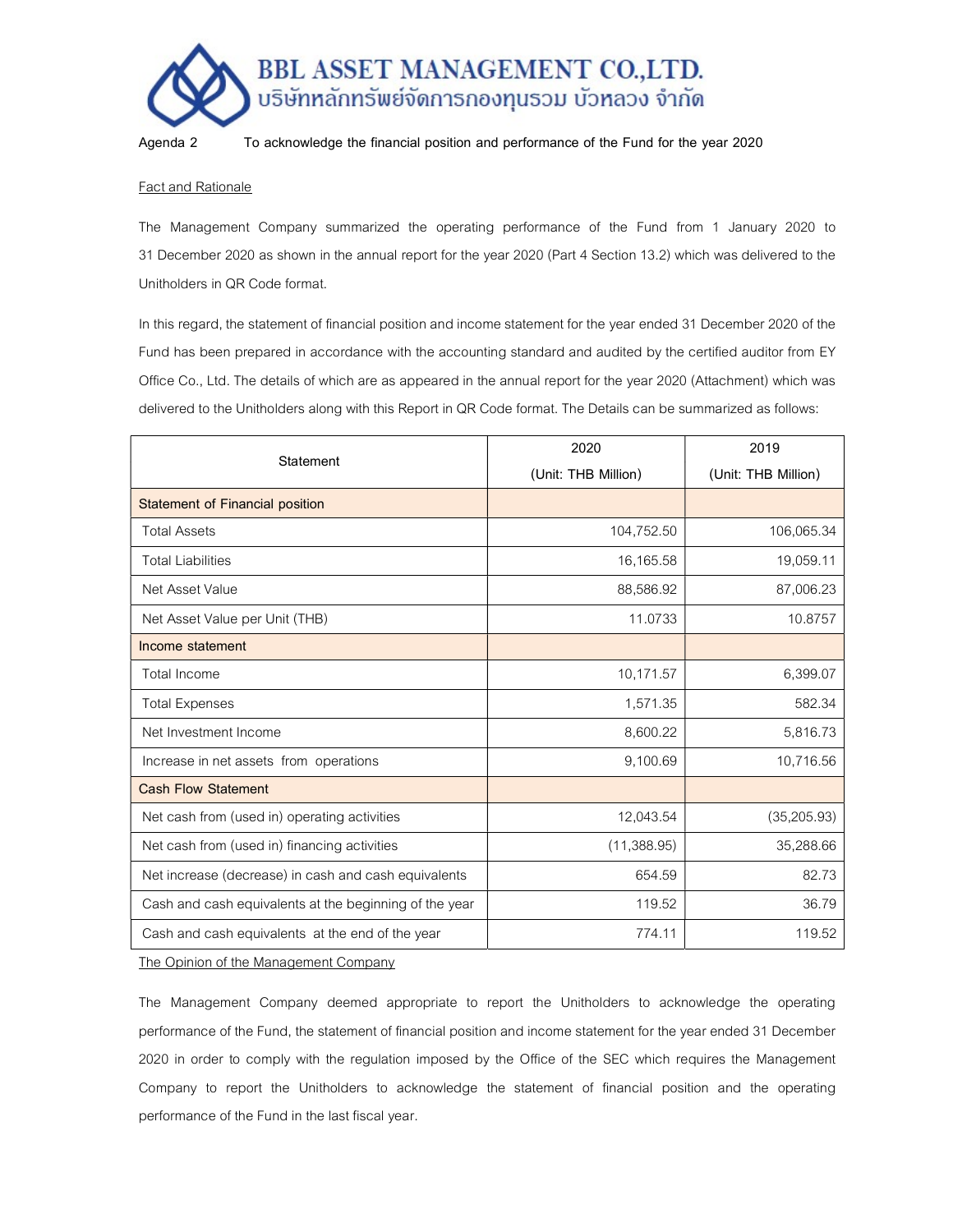

# The Opinion of the Fund Supervisor

The Fund Supervisor deemed appropriate to report the Unitholders to acknowledge the operating performance of the Fund, the statement of financial position and income statement for the year ended 31 December 2020 in order to comply with the regulation imposed by the Office of the SEC which requires the Management Company to report the Unitholders to acknowledge the statement of financial position and the operating performance of the Fund in the last fiscal year.

# Agenda 3 To acknowledge the payment of dividends for the year 2020

#### Fact and Rationale

The Management Company would like to inform that according to the Prospectus of the Jasmine Broadband Internet Infrastructure Fund (JASIF), the Fund has a policy to distribute dividends to the Unitholders at least twice a year, provided that the Fund has sufficient amount of retained earnings, detailed as follows

- 1. Subject to Securities Laws, any dividend to be distributed to the Unitholders will be paid within 90 days from the ended fiscal period that the dividends have been distributed and the total sum of which, in each fiscal year, shall not less than 90 percent of the adjusted net profit.
- 2. In the case that the Fund has retained earnings, the Management Company may distribute dividends to the Unitholders from such retained earnings.
- 3. In the case that the Fund has accumulated loss, the Management Company may not distribute dividends whether from the adjusted net profit in item 1. and/or retained earnings in item 2.

In this regard, for the fiscal period from 1 January 2020 to 31 December 2020, the Fund has paid the dividends 4 times in the total amount of THB 0.99 per unit, detailed as follows:

| No.           | Performance Period              | <b>Dividend</b><br>(THB/Unit) | Total amount (THB) | <b>Payment Date</b> |
|---------------|---------------------------------|-------------------------------|--------------------|---------------------|
|               | 1 <sup>st</sup> Quarter of 2020 | 0.24                          | 1,920,000,000      | 15 June 2020        |
| $\mathcal{P}$ | 2 <sup>nd</sup> Quarter of 2020 | 0.25                          | 2,000,000,000      | 22 September 2020   |
| 3             | 3rd Quarter of 2020             | 0.25                          | 2,000,000,000      | 4 December 2020     |
| 4             | 4 <sup>th</sup> Quarter of 2020 | 0.25                          | 2,000,000,000      | 15 March 2021       |
| Total         |                                 | 0.99                          | 7,920,000,000      |                     |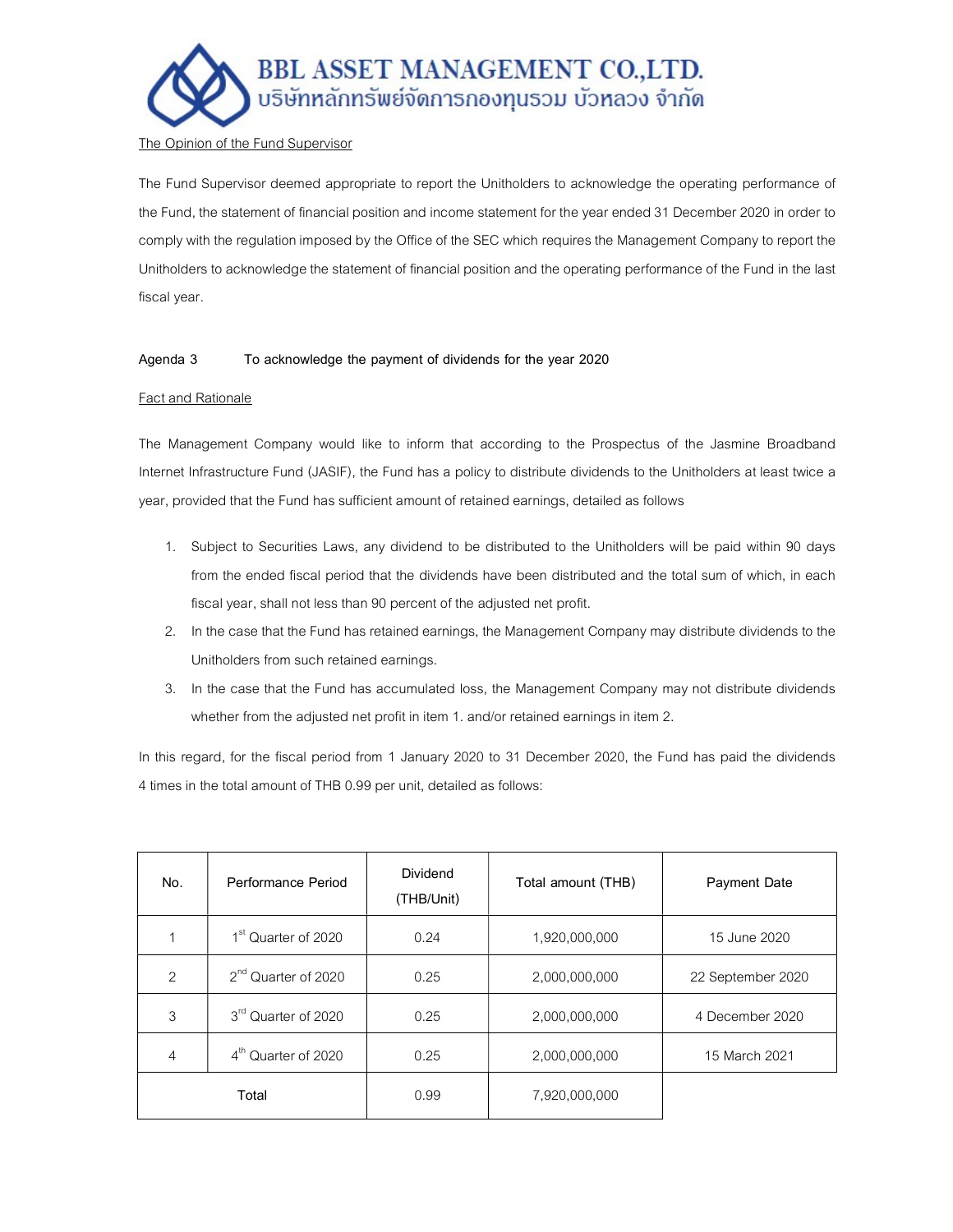

#### The Opinion of the Management Company

The Management Company deemed appropriate to report the Unitholders to acknowledge the payment of dividends to the Unitholders for the year 2020 where the Management Company considered that the payment of dividends is in accordance with the policy of the dividend distribution as appeared in the Prospectus of Jasmine Broadband Internet Infrastructure Fund (JASIF).

# The Opinion of the Fund Supervisor

The Fund Supervisor deemed appropriate to report the Unitholders to acknowledge the payment of dividends to the Unitholders for the year 2020 where the Fund Supervisor considered that the payment of dividends is in accordance with the policy of the dividend distribution as appeared in the Prospectus of the Jasmine Broadband Internet Infrastructure Fund (JASIF).

#### Agenda 4 To acknowledge the appointment of auditors and the audit fees for the year 2021

#### Fact and Rationale

The Management Company considered appointing auditors from EY Office Co., Ltd to be the auditors of the Fund and to determine the audit fee for the year 2021, detailed as follows

# 4.1 The Appointment of the Auditor

The Management Company considered that EY Office Co., Ltd, which has been approved and complied with the regulations stipulated by the Office of the SEC, has appropriate qualification and capability of the auditors based on the qualification, quality, competence, and the independence of the auditor who does not have any interest or conflict of interest in performing a duty as an auditor of the Fund. The names of the auditors are as follows.

| Mr. Vatcharin  | Pasarapongun    | CPA Registration Number 6660 |
|----------------|-----------------|------------------------------|
| Mrs. Chonlaros | Suntiasvaraporn | CPA Registration Number 4523 |
| Mr. Supachai   | Phanyawattano   | CPA Registration Number 3930 |

Remark: EY Office Co., Ltd (by Mrs. Chonlaros Suntiasvaraporn) has been the auditor of the Fund for 3 fiscal years (since 2017)

#### 4.2 The Determination of the Audit Fee

The audit fee proposed by the auditor is appropriate and in line with the audit scope, therefore the Management Company considered to determine the audit fee for the year 2020 (not including non-audit fee such as copy fee, travel fee and other fee), detailed as follows: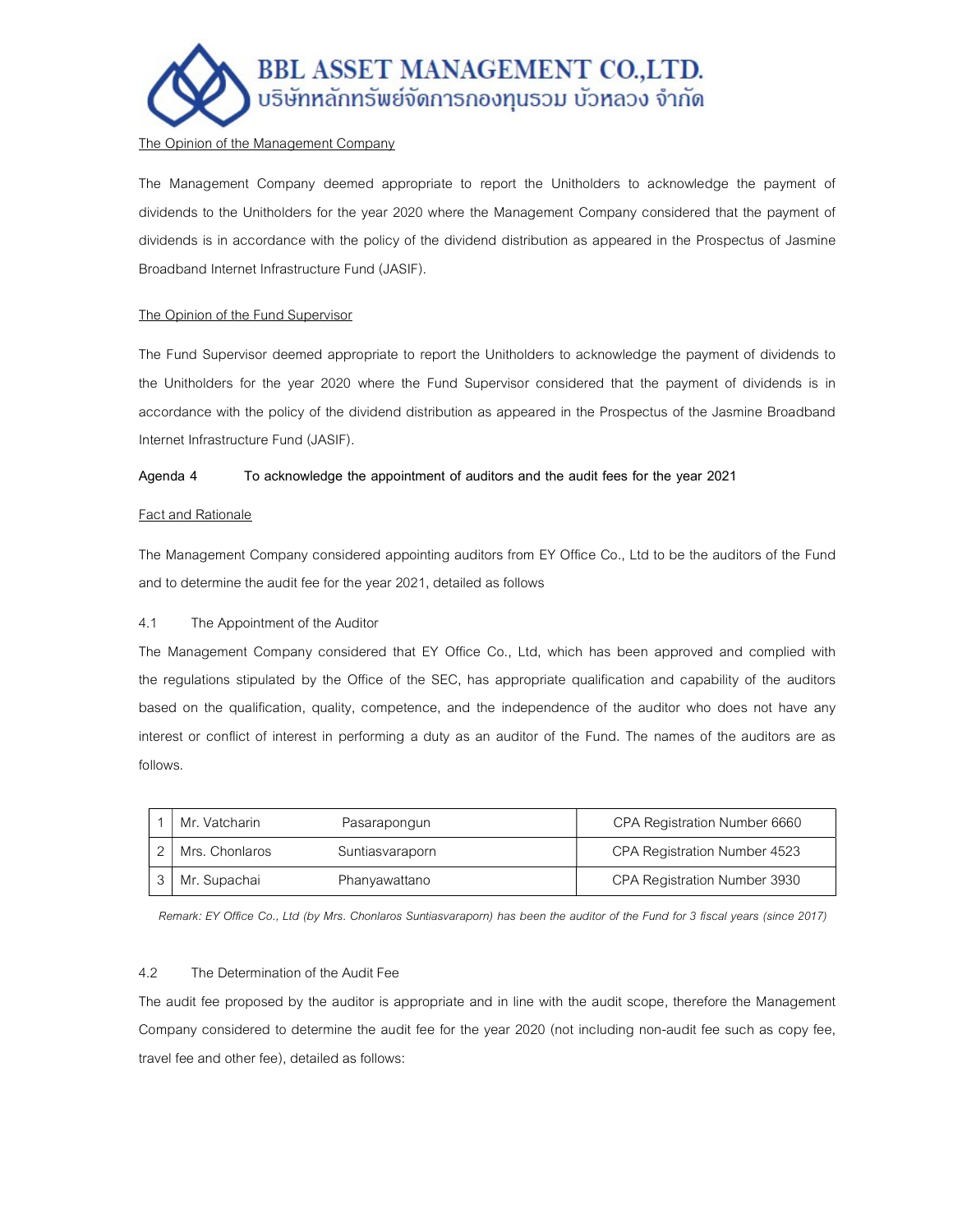# BBL ASSET MANAGEMENT CO.,LTD.<br>บริษัทหลักทรัพย์จัดการกองทุนรวม บัวหลวง จำกัด

| Fee           | 2021          | 2020           | % of changes |
|---------------|---------------|----------------|--------------|
| Audit Fee     | THB 1,640,000 | THB 1,600,000  | 2.50%        |
| Non-Audit Fee |               | 15.426         | N.A.         |
| Total         | THB 1,640,000 | THB 1,790,426* | 9.17%        |

Remark: \*During the year 2020 the Fund have recorded audit fee in part of capital increase(Additional Asset investment) in amount of THB 175,000.00

#### The Opinion of the Management Company

The Management Company deemed appropriate to report the Unitholders of the Fund to acknowledge the appointment of the auditors from EY Office Co., Ltd. to be the certified auditor of the Fund and the determination of the audit fee for the year 2021 as mentioned above. The Management Company considered that the said auditors are the certified auditors in accordance with the regulations imposed by the Office of the SEC. The auditors have conducted their duty professionally and do not have any relationship or interest with the Fund, thereby rendering them independent in performance. In addition, the amount of the audit fee is in accordance with the audit fee in market rate which the auditors generally charges for conducting an audit for other individuals.

#### The Opinion of the Fund Supervisor

The Fund Supervisor considered that the auditors from EY Office Co., Ltd. as proposed by the Management Company are the qualified auditors in accordance with the regulations imposed by the Office of the SEC. The auditors have conducted their duty professionally, do not have any relationship or interest with the Fund and be able to conduct their duty independently.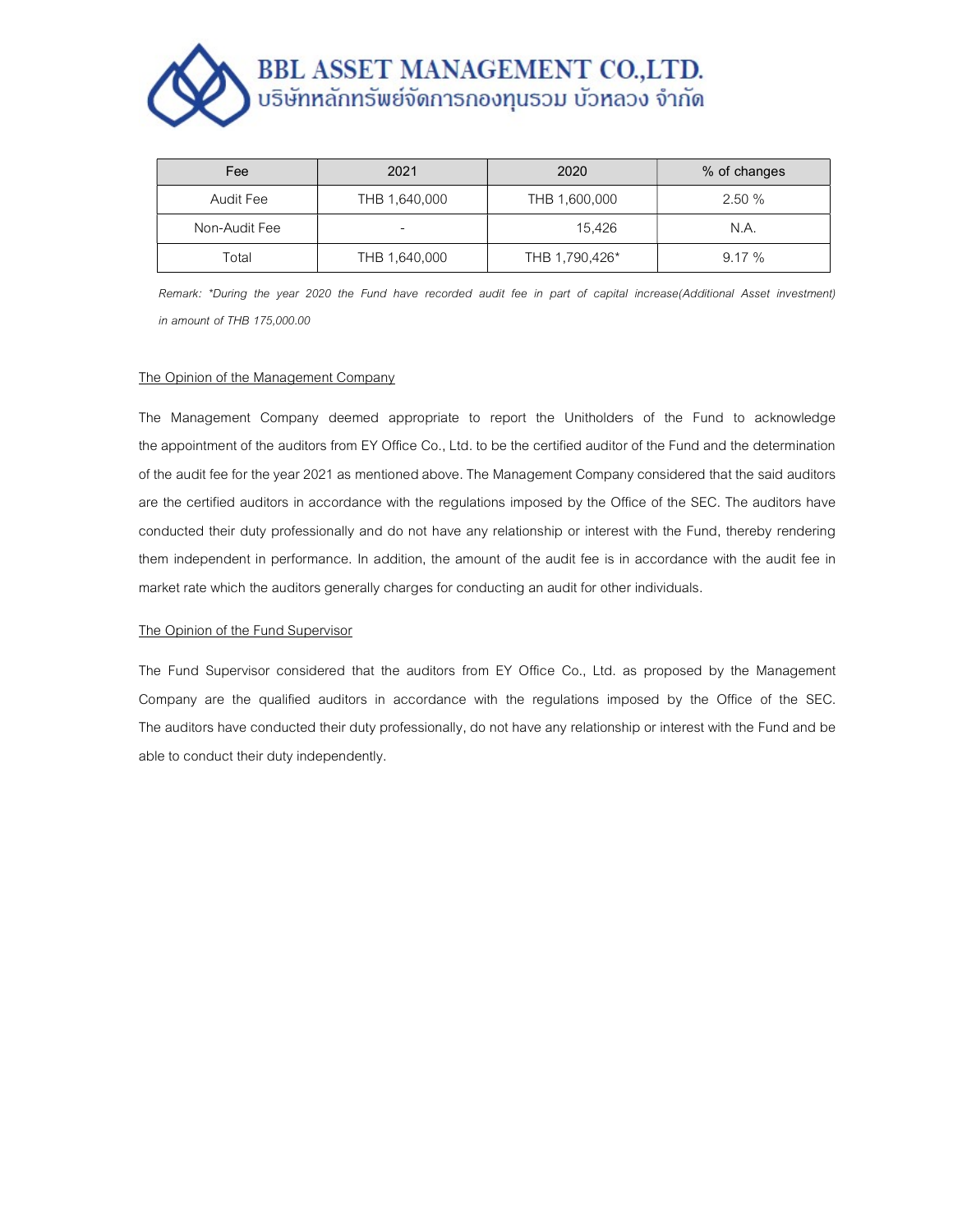

The Unitholders may send questions and inquiries related to the Report and its related supporting documents including the annual report for the year 2020 of the Fund from 23 April 2021 to 14 May 2021 within 3.00 P.M. via the following channels:

1. E-mail to the jasif agm@bblam.co.th or

2. Registered mail address to Real Estate and Infrastructure Investment (Questions and Inquiries) Jasmine Broadband Internet Infrastructure Fund BBL Asset Management Company Limited No. 175 Sathorn City Tower, 21<sup>st</sup> floor, South Sathorn road, Tungmahamek sub-district, Sathorn district, Bangkok 10120

The Guidelines for the Unitholders to Submit Questions and Inquiries in Relation to Report and Related Supporting Documents are as per the details appeared in the **Attachment 1**, which is the appendix of this Report. The Management Company will summarize the questions and answers and inform the Unitholders by publishing on the digital platform of the Stock Exchange of Thailand, and in the website of the Fund at www.jas-if.com within 14 days from the last day of the said inquiry submission period. Should you have any inquiry or question in relation to submission of question, please contact BBL Asset Management Company Limited via 0-2674-6400 ext. 554 during business hours.

Sincerely Yours,

(Mr.Pornchalit Ploykrachang) Deputy Managing Director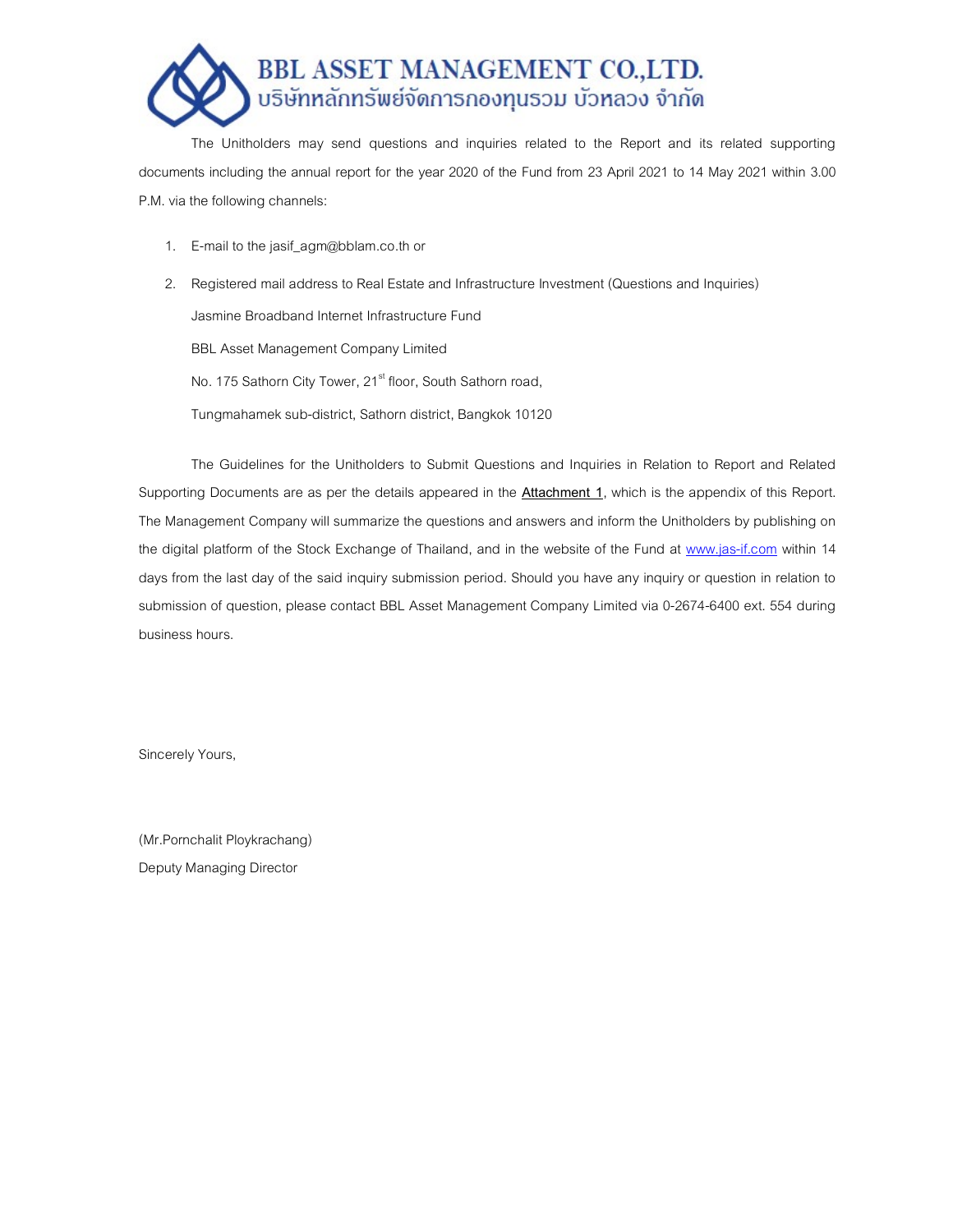The Guidelines for the Unitholders to Submit Questions and Inquiries in Relation to the Report of Jasmine Broadband Internet Infrastructure Fund (JASIF) for the Year 2021 to the Unitholders in lieu of Convening the Annual General Meeting of the Unitholders for the Year 2021 and Related Supporting Documents

- 1. The qualification of the Unitholders to send the questions and inquiries related to the report of the Fund for the year 2020 in lieu of convening the Annual General Meeting of the Unitholders for the year 2021 (the "Report") and the related supporting documents
	- Must be the Unitholders of Jasmine Broadband Internet Infrastructure Fund (JASIF) (the "Fund") whose name appeared on the registration book of the Unitholders of the Fund on 5 April 2021 (Record Date), which is the date to determine the rights of the Unitholders to receive such Report in lieu of convening the Annual General Meeting of Unitholders for the year 2021 of the Fund

# 2. Matter of question and inquiry

- Must relate to information contained in the Report as follows :
	- Agenda 1 To acknowledge the significant management of the Fund and the management guideline in the future
	- Agenda 2 To acknowledge the financial position and performance of the Fund for the year 2020
	- Agenda 3 To acknowledge the payment of dividends for the year 2020
	- Agenda 4 To acknowledge the appointment of auditors and the audit fees for the year 2021
- Must relate to other significant information related to the annual report for the year 2020 and other information of the Fund

#### 3. Consideration Process

- The qualified unitholders pursuant to item 1 are entitled to submit their questions and in relation to the Report or the related supporting documents by using "Form for Unitholders to Submit Question and Inquiry" attached herewith to via the following channels:
	- 1. E-mail to jasif\_agm@bblam.co.th or
	- 2. Registered mail to : Real Estate and Infrastructure Investment (Question and Inquiry)

Jasmine Broadband Internet Infrastructure Fund

BBL Asset Management Company Limited

No. 175 Sathorn City Tower, 21st floor, South Sathorn road,

Tungmahamek sub-district, Sathorn district, Bangkok 10120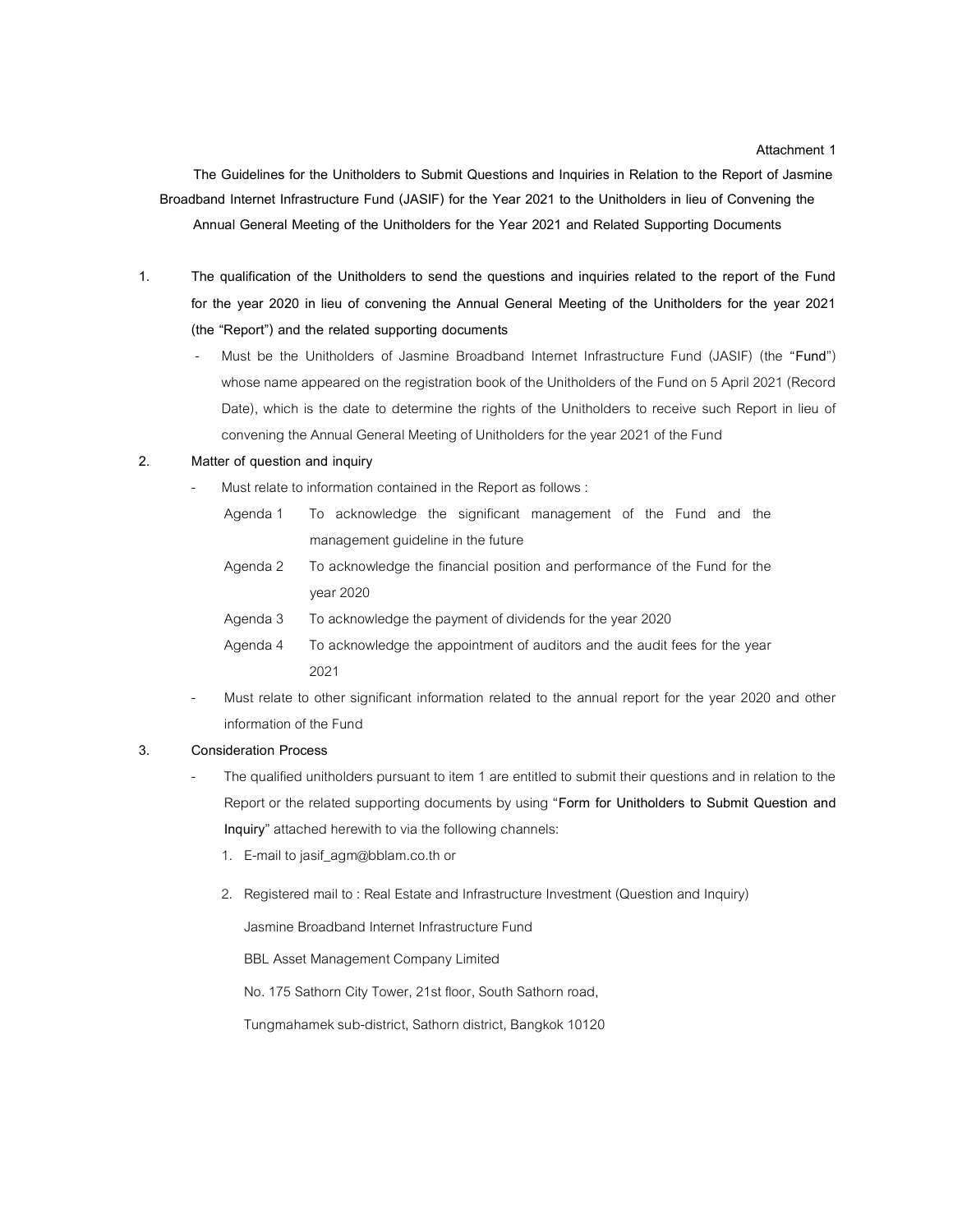- The qualified unitholders must specify name, surname, nationality, identification number or passport number or juristic identification number (as the case may be), address, telephone number, email (if any), including the amount of the unit holding in the Fund.
- The qualified unitholders must submit the Form for Unitholders to Submit Question and Inquiry to the Management Company from 23 April 2021 to 14 May 2021 within 3.00 P.M.,
- All questions and inquiries submitted will be initially considered by the Management Company and the Management Company will summarize the questions and answers and inform the unitholders by publishing on the digital platform of the Stock Exchange of Thailand and on the website of the Fund at www.jas-if.com within 14 days from the last day of the said inquiry submission period. In the event that the submission of question and inquiry is not in accordance with the criteria as specified in item 2. or the question and inquiry is not submitted to the Management Company within the designated period as specified in item 3., the Company shall consider that the unitholders waive their right to submit such question and inquiry.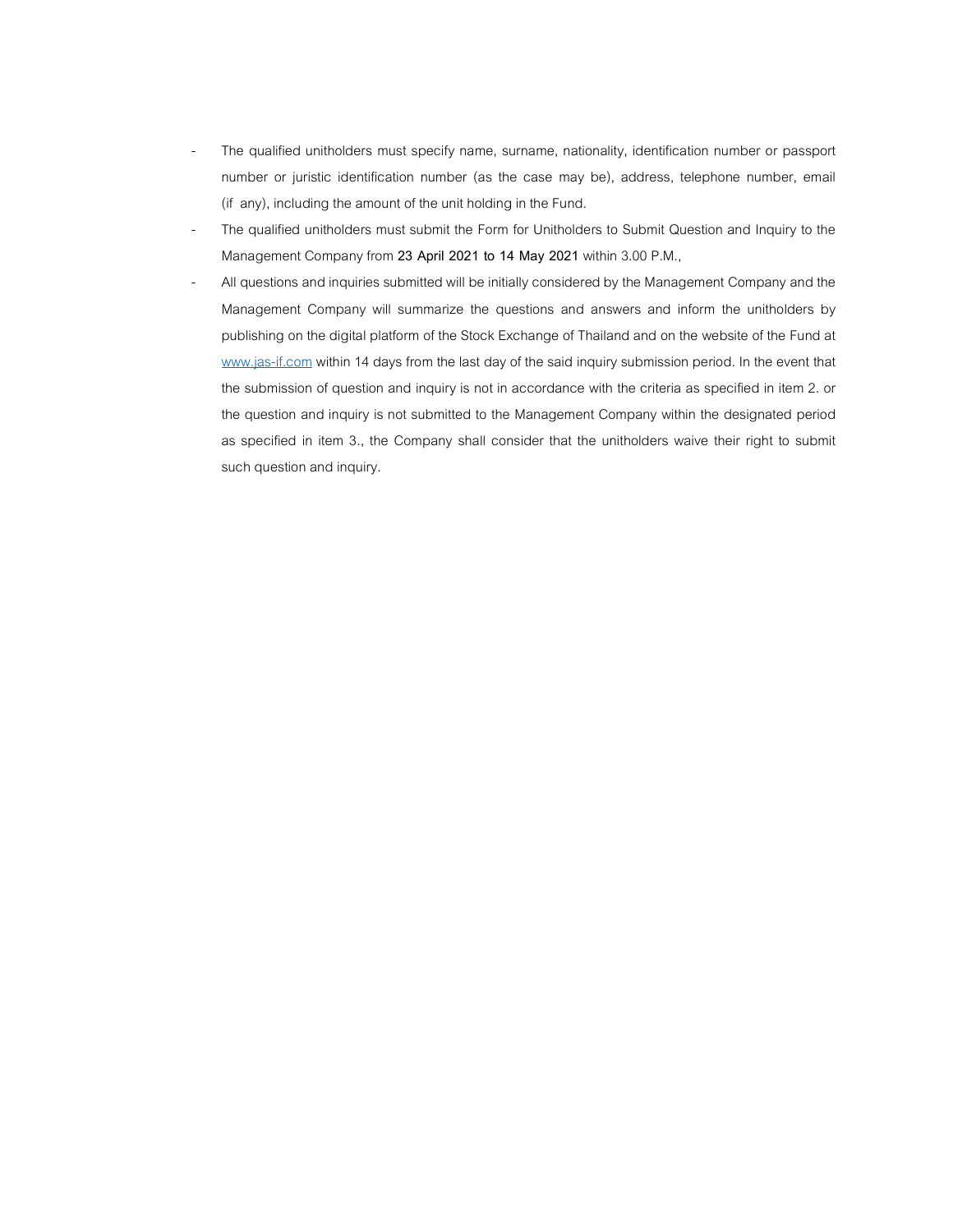#### Form for Unitholders to Submit Question and Inquiry

in Relation to the Report of Jasmine Broadband Internet Infrastructure Fund (JASIF) for the Year 2021

in lieu of convening the Annual General Meeting of the Unitholders for the Year 2021 and supporting documents

Date................................. 

hereby, submit question(s) and inquiry(ies), as detailed below (Please specify that the questions are in relation to which agenda of the Report or specify the name of supporting documents in question e.g. the annual report for the year 2020 (in case the question relating to the supporting documents))

> $\overline{(\ }$  $\lambda$